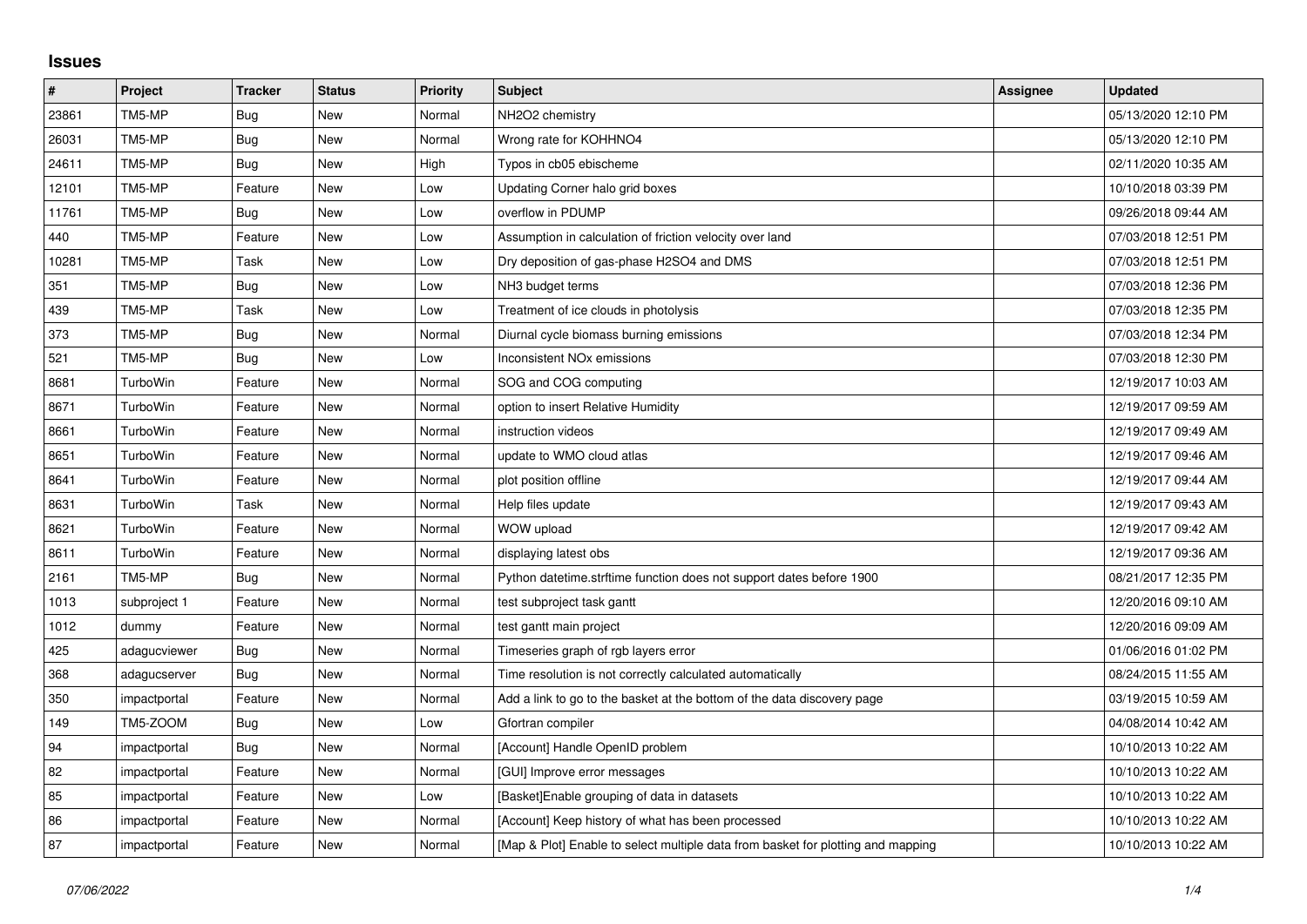| $\vert$ # | Project      | <b>Tracker</b> | <b>Status</b> | <b>Priority</b> | <b>Subject</b>                                                                                     | <b>Assignee</b> | <b>Updated</b>      |
|-----------|--------------|----------------|---------------|-----------------|----------------------------------------------------------------------------------------------------|-----------------|---------------------|
| 89        | impactportal | Feature        | New           | Normal          | [Map&Plot]Generic data selection widget                                                            |                 | 10/10/2013 10:22 AM |
| 90        | impactportal | Feature        | New           | Normal          | [Use cases] Precoocked data selection widget with use case data                                    |                 | 10/10/2013 10:22 AM |
| 91        | impactportal | Feature        | New           | Normal          | [Basket] Move Basket in menu bar                                                                   |                 | 10/10/2013 10:22 AM |
| 74        | impactportal | Feature        | New           | Normal          | [Search] Free text search: resolve on server not in browser                                        |                 | 10/10/2013 10:22 AM |
| 76        | impactportal | Feature        | <b>New</b>    | Low             | [Search] Group search results in folders                                                           |                 | 10/10/2013 10:22 AM |
| 77        | impactportal | Feature        | New           | Normal          | [Data] Provide ECLISE data in climate4impact                                                       |                 | 10/10/2013 10:22 AM |
| 81        | impactportal | Feature        | New           | Normal          | [Transformations] Time series plots WPS for multiple datasets                                      |                 | 10/10/2013 10:22 AM |
| 71        | adagucserver | Bug            | New           | Normal          | default value for dimension not properly generated when using min keyword                          |                 | 10/07/2013 09:34 AM |
| 70        | adagucserver | Bug            | New           | Normal          | Contourlines always display text                                                                   |                 | 09/16/2013 01:04 PM |
| 61        | adagucviewer | Feature        | New           | Normal          | Custom coordinate systems can not be choosed, only the predefined in the map type are<br>available |                 | 07/17/2013 12:21 PM |
| 39        | adagucserver | <b>Bug</b>     | <b>New</b>    | Normal          | tickround is ignored when WMSExtension NUMCOLORBANDS is used                                       |                 | 06/26/2013 01:50 PM |
| 38        | adagucviewer | <b>Bug</b>     | New           | Normal          | When reusing a link create with the "Create a Link" menu item, the legend is not<br>displayed      |                 | 06/19/2013 01:44 PM |
| 37        | adagucviewer | <b>Bug</b>     | <b>New</b>    | Normal          | [EXTGUI] When refreshing a layer the layerlist is not updated                                      |                 | 06/13/2013 10:28 AM |
| 26711     | TM5-MP       | <b>Bug</b>     | In Progress   | Normal          | missing values for lon and lat in regions file                                                     |                 | 07/02/2020 08:27 PM |
| 23221     | TM5-MP       | Feature        | In Progress   | Normal          | Remapping of M7 dry/wet radii from restart file missing                                            |                 | 12/05/2019 11:07 AM |
| 8931      | TM5-MP       | Feature        | In Progress   | Low             | removing dependence on HDF4                                                                        |                 | 11/18/2019 02:07 PM |
| 20141     | TM5-MP       | Bug            | In Progress   | Low             | PDUMP temperature field is zero                                                                    |                 | 07/26/2019 02:45 PM |
| 10221     | TM5-MP       | Feature        | In Progress   | Normal          | MOGUNTIA and KPP                                                                                   |                 | 09/20/2018 01:59 PM |
| 595       | TM5-MP       | <b>Bug</b>     | In Progress   | Normal          | Generation of gsub job file seems broken                                                           |                 | 07/03/2018 12:39 PM |
| 80        | impactportal | Feature        | Resolved      | Normal          | [Transformation] CDO indices calculations as WPS service                                           |                 | 03/19/2015 10:04 AM |
| 83        | impactportal | Feature        | Resolved      | Normal          | [Basket]Add 'Remove all' button                                                                    |                 | 03/19/2015 09:58 AM |
| 84        | impactportal | Feature        | Resolved      | Normal          | [Basket]Enable sorting on basket                                                                   |                 | 03/19/2015 09:57 AM |
| 88        | impactportal | Feature        | Resolved      | Normal          | [Basket]Create widget for basket access in all portal elements                                     |                 | 03/19/2015 09:56 AM |
| 93        | impactportal | Feature        | Resolved      | Normal          | [Basket] Add a "Get All" button to retrieve all items at once                                      |                 | 03/19/2015 09:56 AM |
| 92        | impactportal | Feature        | Resolved      | High            | [Test] Create a test environment to test new versions of climate4impact                            |                 | 03/19/2015 09:55 AM |
| 349       | impactportal | <b>Bug</b>     | Resolved      | High            | WPS for simple indices fails with SAX Exception                                                    |                 | 03/19/2015 09:44 AM |
| 75        | impactportal | Feature        | Resolved      | Normal          | [Search]Move backend to ESGF search                                                                |                 | 07/15/2014 02:10 PM |
| 73        | impactportal | Support        | Resolved      | Normal          | [ESG Security] No 'view' on data located at other ESG nodes as BADC and DKRZ                       |                 | 07/15/2014 02:10 PM |
| 28421     | PyCAMA       | Support        | <b>New</b>    | Normal          | Prepare for version 2 quality control monitoring.                                                  | Jacques Claas   | 12/01/2020 05:39 PM |
| 26231     | PyCAMA       | Support        | New           | Normal          | [PyCAMA] Verify configuration of PyCAMA for daily extractions                                      | Jacques Claas   | 12/01/2020 05:30 PM |
| 26241     | PyCAMA       | Support        | In Progress   | Normal          | [PyCAMA] Supply list of up to 12 parameters you want to follow over time                           | Jacques Claas   | 12/01/2020 05:34 PM |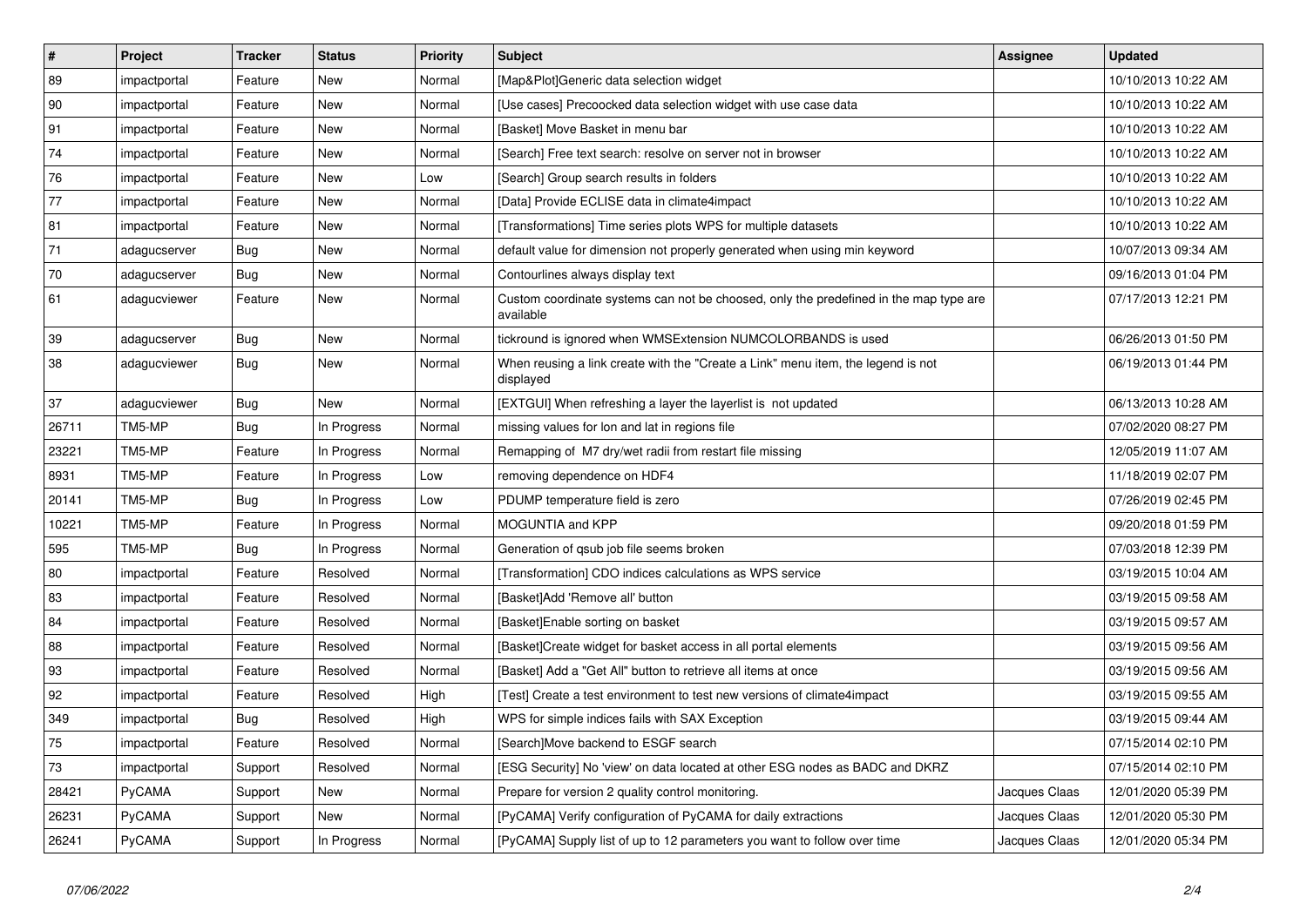| $\pmb{\#}$ | Project      | Tracker    | <b>Status</b> | <b>Priority</b> | <b>Subject</b>                                                                                             | Assignee               | <b>Updated</b>      |
|------------|--------------|------------|---------------|-----------------|------------------------------------------------------------------------------------------------------------|------------------------|---------------------|
| 28431      | PyCAMA       | Support    | Feedback      | Normal          | [PyCAMA] How long should the daily reports be available once the time-dependent<br>monitoring is in place? | Jacques Claas          | 10/15/2020 10:26 AM |
| 14161      | PyCAMA       | Support    | Feedback      | Normal          | Time dependent QC questionnaire                                                                            | Jacques Claas          | 04/28/2020 09:59 AM |
| 367        | TM5-MP       | Feature    | New           | Low             | Heterogeneous reaction rates for bulk aerosol version                                                      | Jason Williams         | 07/03/2018 12:36 PM |
| 362        | TM5-MP       | Bug        | New           | Normal          | Dry deposition total for agreggated NOx                                                                    | Jason Williams         | 06/24/2015 02:06 PM |
| 372        | adagucserver | Bug        | New           | Normal          | [KDC WCS] Web Coverage Service on point data does not function correctly                                   | <b>Maarten Plieger</b> | 09/09/2015 07:28 AM |
| 158        | impactportal | <b>Bug</b> | Resolved      | Normal          | [OPENDAP] Wrong HTTP status code when file is missing: 403 instead of 404.                                 | Maarten Plieger        | 03/19/2015 09:53 AM |
| 159        | impactportal | <b>Bug</b> | Resolved      | Normal          | [WPS] When submitting a WPS job, the XML status document is sometimes not directly<br>available --> Error  | Maarten Plieger        | 03/19/2015 09:52 AM |
| 210        | impactportal | <b>Bug</b> | Resolved      | Normal          | OpenID composer accepts only names from 3 characters or more                                               | Maarten Plieger        | 03/19/2015 09:52 AM |
| 161        | adagucserver | <b>Bug</b> | Resolved      | Normal          | Point datasets where the data starts with a nodata value are not displayed at all                          | Maarten Plieger        | 07/25/2014 12:46 PM |
| 40         | adagucserver | Feature    | Resolved      | Normal          | Highest value in Legend is not necessarily highest value in the map                                        | Maarten Plieger        | 07/25/2014 12:06 PM |
| 62         | adagucserver | <b>Bug</b> | Resolved      | Normal          | Special tokens like < and > are not encoded in the GetCapabilities document                                | Maarten Plieger        | 07/25/2014 12:05 PM |
| 30011      | PyCAMA       | Support    | New           | Normal          | [PyCAMA] Prepare release of 1.0                                                                            | <b>Maarten Sneep</b>   | 12/01/2021 10:49 AM |
| 32511      | PyCAMA       | Bug        | <b>New</b>    | Normal          | use of coregistration package in loop crashes without warning ("terminated")                               | <b>Maarten Sneep</b>   | 08/19/2021 11:24 AM |
| 27841      | PyCAMA       | Support    | New           | Normal          | [PyCAMA] update filters for HCHO (possibly others) to exclude data with QA value < 0.5                     | <b>Maarten Sneep</b>   | 10/20/2020 11:43 AM |
| 26181      | PyCAMA       | <b>Bug</b> | <b>New</b>    | Normal          | [PyCAMA] Time assigned to time-slice                                                                       | Maarten Sneep          | 06/02/2020 09:27 AM |
| 26171      | PyCAMA       | Feature    | <b>New</b>    | Normal          | [PyCAMA] Skip L3 data in concatenation tool                                                                | Maarten Sneep          | 06/02/2020 09:25 AM |
| 9311       | PyCAMA       | Feature    | New           | Normal          | Processing status & lineage as table                                                                       | <b>Maarten Sneep</b>   | 05/25/2020 08:48 AM |
| 19181      | PyCAMA       | Bug        | <b>New</b>    | Normal          | Date reported on Input data per granule possibly incorrect for offline                                     | <b>Maarten Sneep</b>   | 05/25/2020 08:27 AM |
| 17921      | PyCAMA       | <b>Bug</b> | New           | Low             | O3 Histogram plots y-label                                                                                 | <b>Maarten Sneep</b>   | 05/25/2020 08:20 AM |
| 13811      | PyCAMA       | Support    | New           | Normal          | PyCAMA L2QC Reporting Bugs                                                                                 | <b>Maarten Sneep</b>   | 04/28/2020 11:43 AM |
| 944        | PyCAMA       | Feature    | In Progress   | Normal          | Documentation of internal workings of PyCAMA                                                               | Maarten Sneep          | 12/09/2020 11:13 AM |
| 558        | PyCAMA       | Feature    | In Progress   | Normal          | Coregistration                                                                                             | <b>Maarten Sneep</b>   | 11/06/2018 05:47 PM |
| 35721      | PyCAMA       | Feature    | Resolved      | Normal          | Speed up get_profiles and get_temperature by numba                                                         | <b>Maarten Sneep</b>   | 03/21/2022 10:55 AM |
| 34921      | PyCAMA       | <b>Bug</b> | Resolved      | Normal          | Requested time not covered in CTM file                                                                     | Maarten Sneep          | 03/21/2022 09:52 AM |
| 35711      | PyCAMA       | <b>Bug</b> | Resolved      | Normal          | Delete useless get pressures function in TM5 profile.py                                                    | <b>Maarten Sneep</b>   | 03/21/2022 09:48 AM |
| 33291      | PyCAMA       | <b>Bug</b> | Resolved      | Normal          | [PDGS-ANOM-8804] Processing error on ALH                                                                   | <b>Maarten Sneep</b>   | 10/05/2021 05:33 PM |
| 28981      | PyCAMA       | Bug        | Resolved      | Normal          | [PyCAMA] Hard crash when processing NPP data                                                               | Maarten Sneep          | 11/27/2020 11:54 AM |
| 1301       | PyCAMA       | Support    | Resolved      | High            | test mixed empty/non-empty variables                                                                       | Maarten Sneep          | 08/21/2020 07:38 AM |
| 1511       | PyCAMA       | Feature    | Resolved      | Normal          | Synchronization of variables                                                                               | Maarten Sneep          | 08/21/2020 07:37 AM |
| 27361      | PyCAMA       | Feature    | Resolved      | Normal          | [PyCAMA] record the file names of the input granules.                                                      | Maarten Sneep          | 07/29/2020 03:23 PM |
| 27221      | PyCAMA       | <b>Bug</b> | Resolved      | Normal          | [PyCAMA] crash when encountering empty files                                                               | Maarten Sneep          | 07/28/2020 01:24 PM |
| 27251      | PyCAMA       | Bug        | Resolved      | Normal          | [PyCAMA] incompatibility with python 3.3                                                                   | Maarten Sneep          | 07/24/2020 08:23 AM |